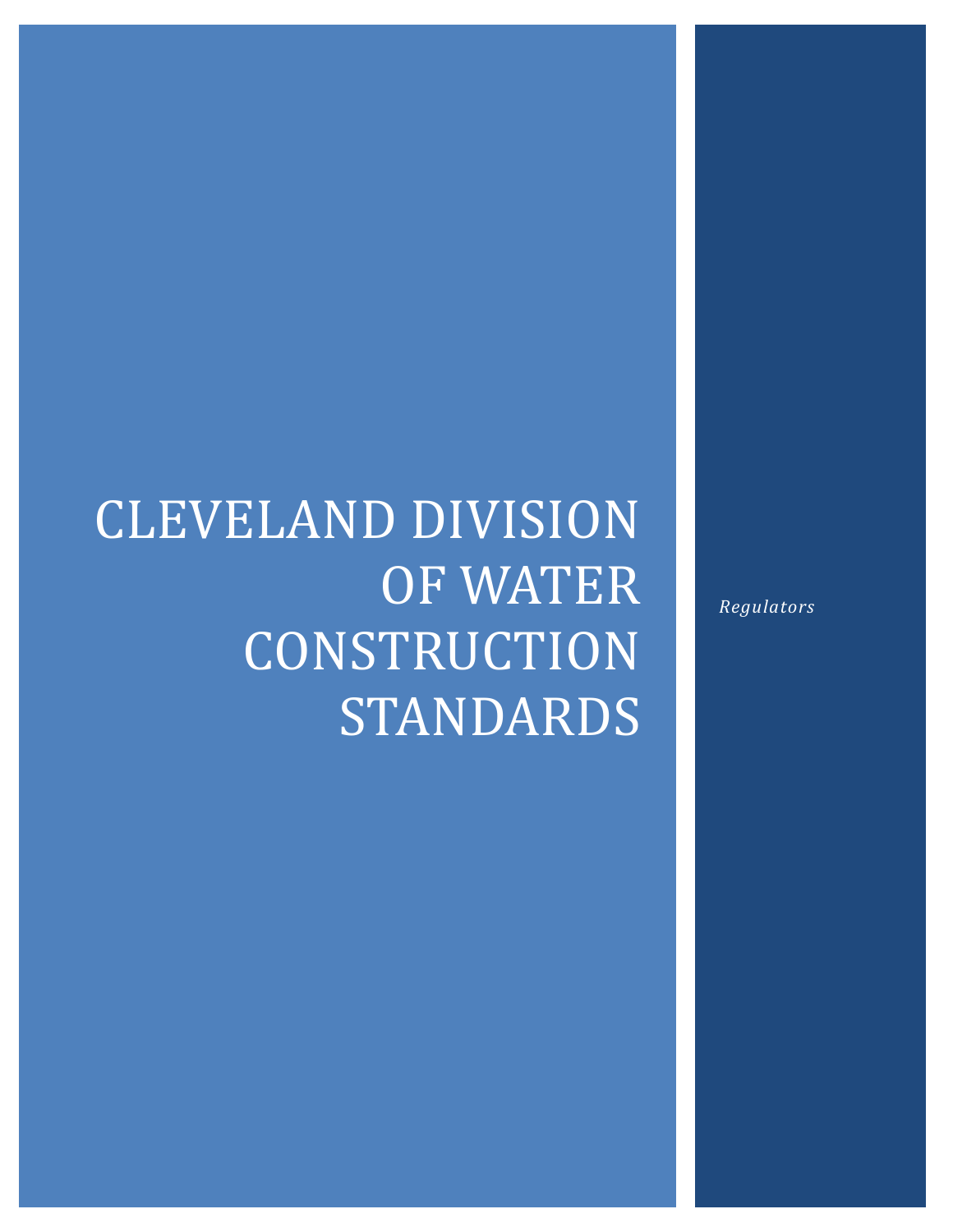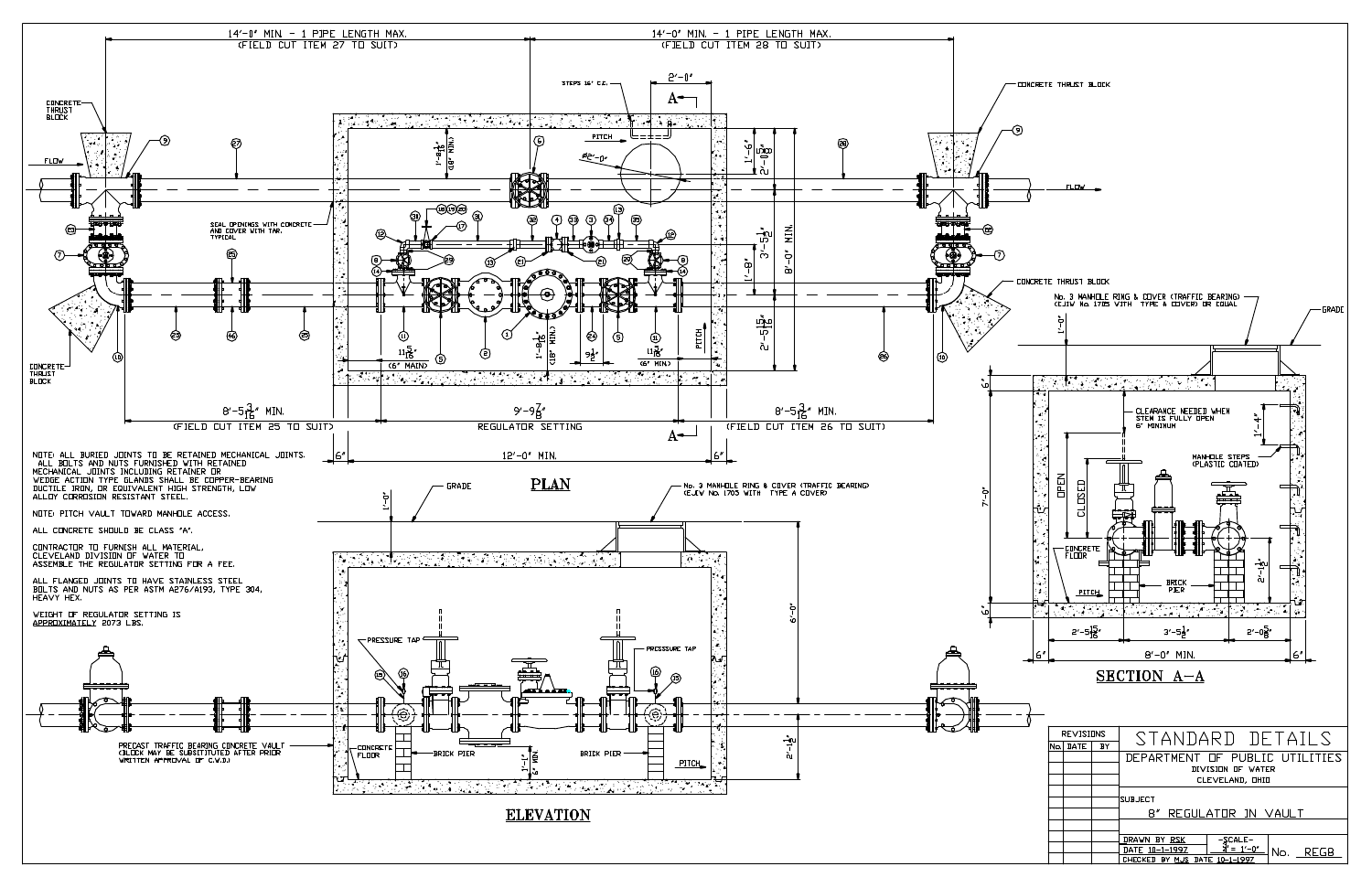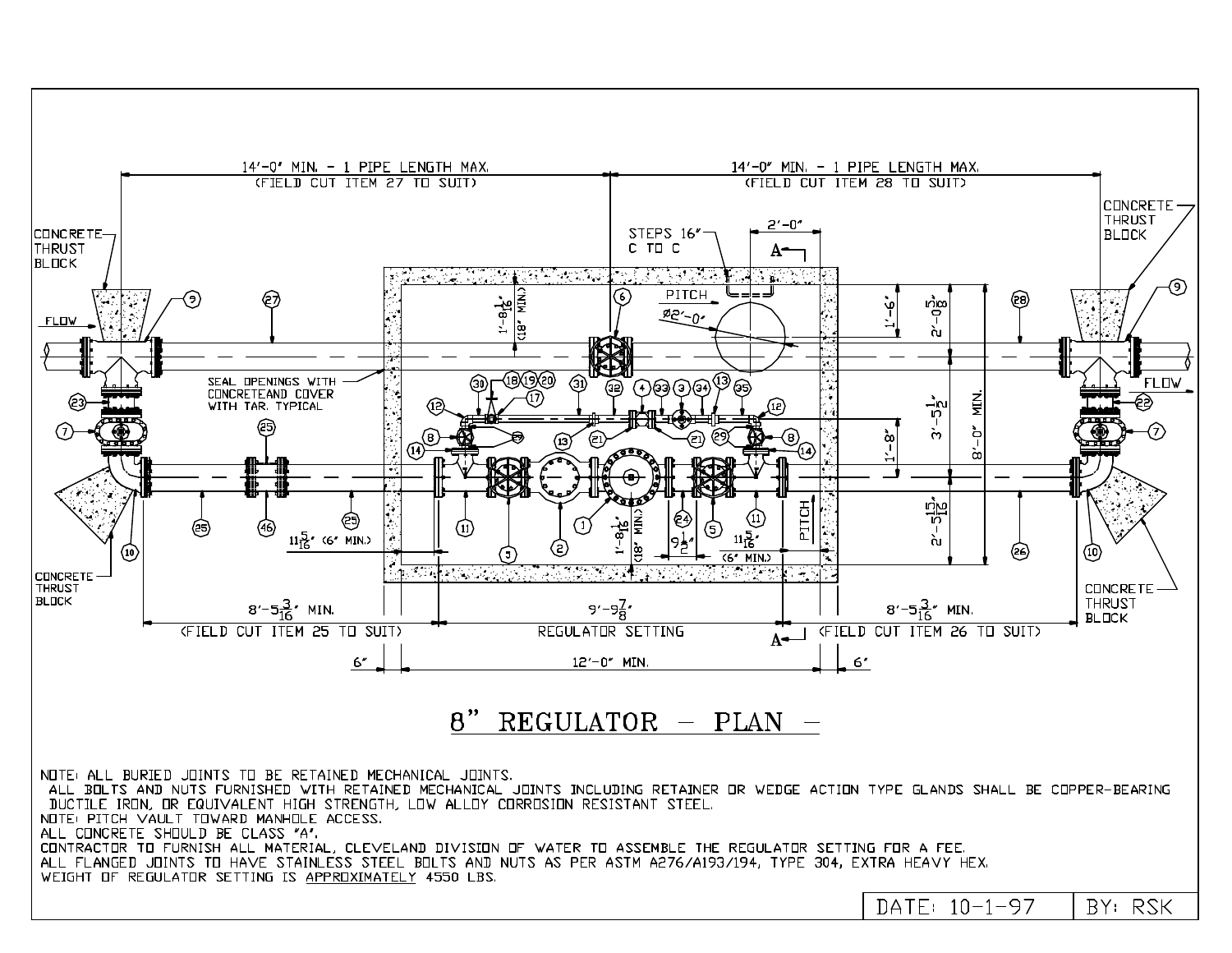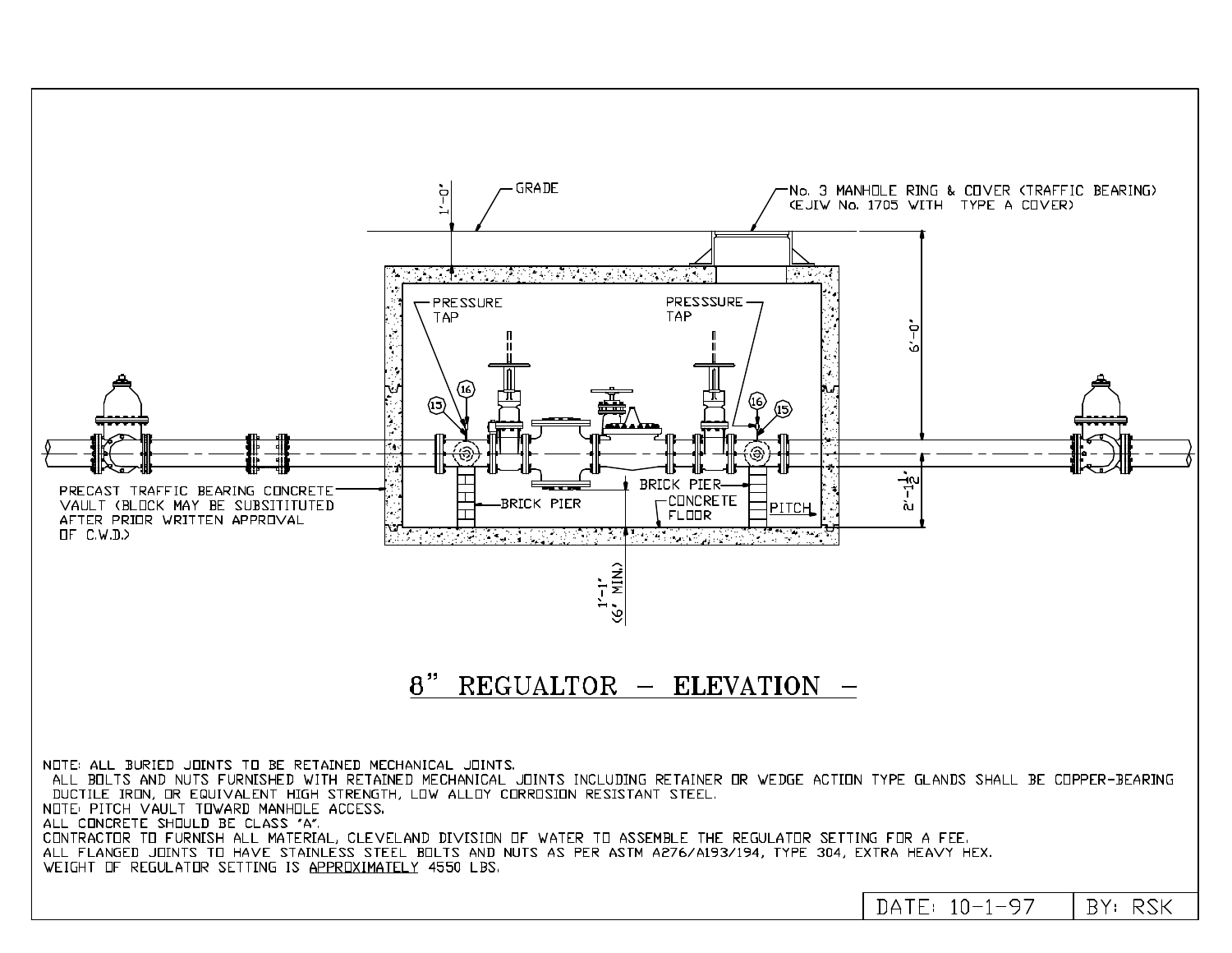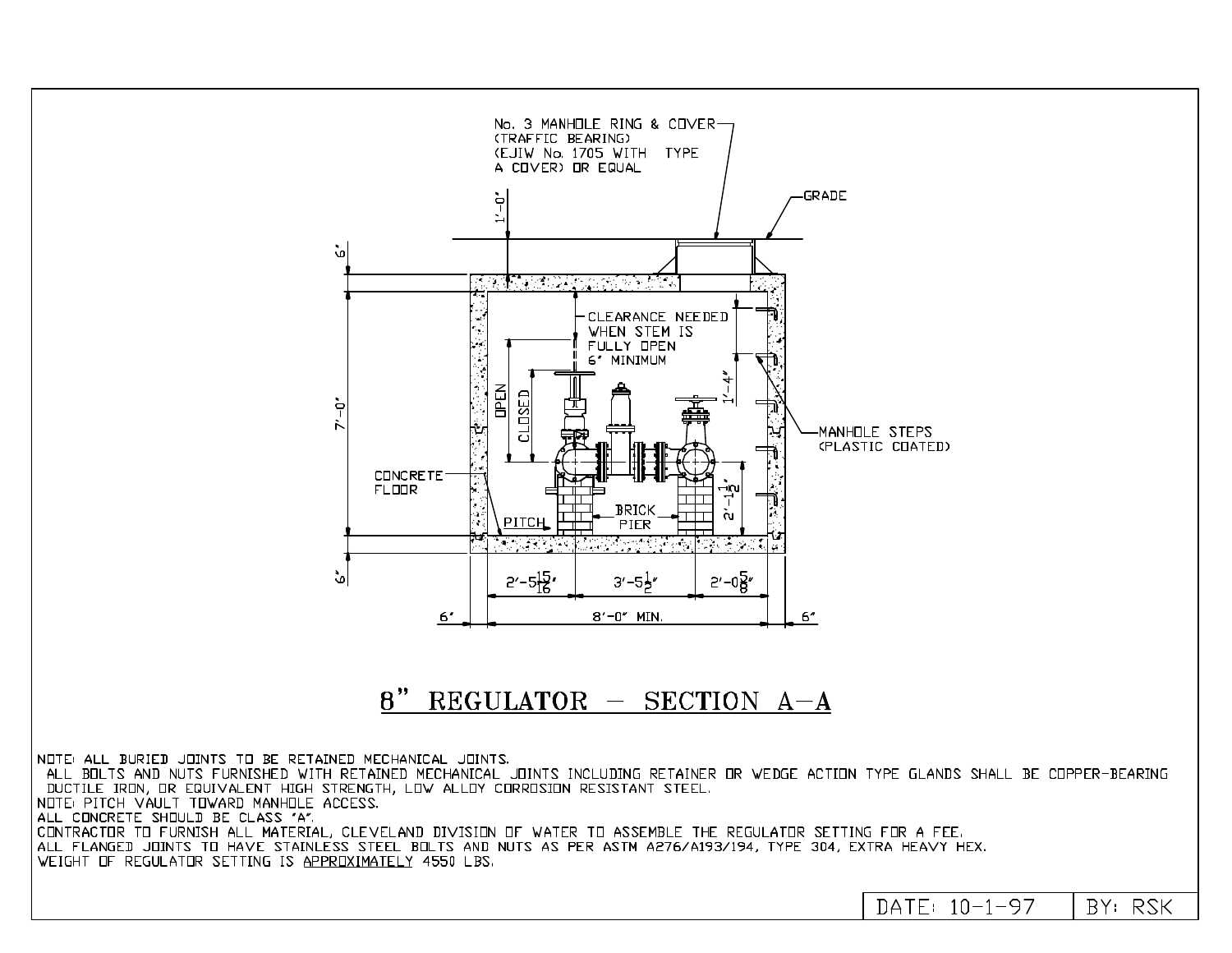## **MATERIALS REQUIRED FOR INSTALLATION OF 8" REGULATOR**

| <b>ITEM</b>    | <b>REQ'D</b>   | <b>SIZE</b>        | <b>DESCRIPTION</b>                                                                  |
|----------------|----------------|--------------------|-------------------------------------------------------------------------------------|
| $\mathbf{1}$   | $\mathbf{1}$   | 8"                 | <b>CLAYTON REGULATOR OR</b><br>OCV REGULATOR OR EQUAL, FLANGED                      |
| $\overline{2}$ | $\mathbf{1}$   | 8"                 | ROSS STRAINER, FLANGED                                                              |
| 3              | $\mathbf{1}$   | 2"                 | <b>CLAYTON REGULATOR OR</b><br>OCV REGULATOR OR EQUAL,<br><b>SCREWED OR FLANGED</b> |
| 4              | $\mathbf{1}$   | 2"                 | ROSS STRAINER, FLANGED                                                              |
| 5              | $\overline{2}$ | 8"                 | O.S. & Y. GATE VALVE, FLANGED                                                       |
| 6              | $\mathbf{1}$   | 8"                 | GATE VALVE, FLANGED OR<br>RETAINED MECHANICAL JOINT<br>WITH HAND WHEEL              |
| 7              | $\overline{2}$ | 2"                 | <b>GATE VALVE, RETAINED</b><br>MECHANICAL JOINT                                     |
| 8              | $\overline{2}$ | 2"                 | O.S. & Y. BRASS GATE VALVE, SCREWED                                                 |
| 9              | $\overline{2}$ | $8"$ x $8"$ x $8"$ | TEE, RETAINED MECHANICAL JOINT                                                      |
| 10             | $\overline{2}$ | 8"                 | 90 DEGREE COMPACT ELBOW, RETAINED<br>MECHANICAL JOINT x PLAIN END                   |
| 11             | $\overline{2}$ | $8"$ x $8"$ x $4"$ | TEE, FLANGED                                                                        |
| 12             | $\overline{c}$ | 2"                 | 90 DEGREE BRASS ELBOW, SCREWED                                                      |
| 13             | $\overline{2}$ | 2"                 | UNIONS BRASS, SCREWED                                                               |
| 14             | $\overline{2}$ | 2" x 9"            | REDUCING FLANGE, SCREWED                                                            |
| 15             | $\overline{2}$ | $1/4$ " x 4"       | <b>BRASS NIPPLE, SCREWED</b>                                                        |
| 16             | $\overline{2}$ | 1/4"               | <b>BALL VALVE BRASS, SCREWED</b>                                                    |
| 17             | $\mathbf{1}$   | $2"$ x $2"$ x $2"$ | <b>BRASS TEE, SCREWED</b>                                                           |
| 18             | 1              | $2" \times 6"$     | <b>BRASS NIPPLE, SCREWED</b>                                                        |
| 19             | 1              | 2"                 | <b>BRASS GATE VALVE, SCREWED</b>                                                    |
| 20             | 1              | 2"                 | <b>BRASS PLUG, SCREWED</b>                                                          |
| <b>ITEM</b>    | REQ'D          | <b>SIZE</b>        | <b>DESCRIPTION</b>                                                                  |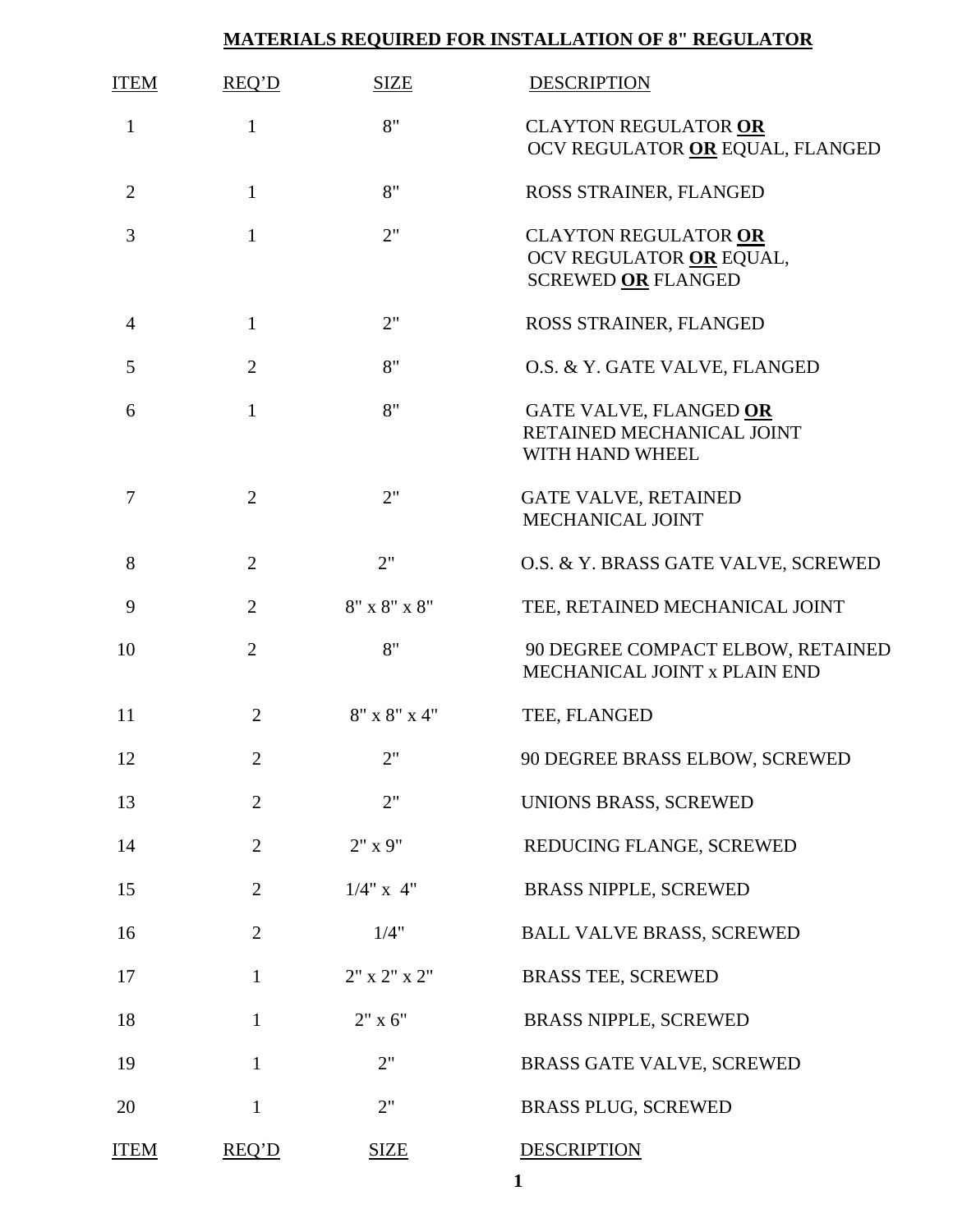## **NOTE: (4) 2" COMPANION FLANGES REQ'D IF FLANGED 2" REGULATOR IS USED**

## **NOTE: PIPE LENGTHS ARE APPROXIMATE. CUT TO SUIT**

| 22 | 14-1/2" LONG                      | 8"                  | <b>CLASS 52 DUCTILE IRON PIPE</b><br>PLAIN END x PLAIN END                                           |
|----|-----------------------------------|---------------------|------------------------------------------------------------------------------------------------------|
| 23 | 14-1/2" LONG                      | 8"                  | <b>CLASS 52 DUCTILE IRON PIPE</b><br>PLAIN END x PLAIN END                                           |
| 24 | 9" LONG                           | 8"                  | <b>CLASS 52 DUCTILE IRON PIPE</b><br><b>FLANGED SPACER</b>                                           |
| 25 | 103-3/4" LONG                     | 8"                  | <b>CLASS 52 DUCTILE IRON PIPE</b>                                                                    |
|    |                                   |                     | <b>FLANGED x PLAIN END</b>                                                                           |
| 26 | 103-3/4" LONG                     | 8"                  | <b>CLASS 52 DUCTILE IRON PIPE</b><br><b>FLANGED x PLAIN END</b>                                      |
| 27 | 153-1/4" LONG OR<br>1 PIPE LENGTH | 8"                  | <b>CLASS 52 DUCTILE IRON PIPE</b><br>FLANGED x PLAIN END OR<br>PLAIN END x PLAIN END TO MATCH ITEM 6 |
| 28 | 153-1/4" LONG OR<br>1 PIPE LENGTH | 8"                  | <b>CLASS 52 DUCTILE IRON PIPE</b><br>FLANGED x PLAIN END OR<br>PLAIN END x PLAIN END TO MATCH ITEM 6 |
| 29 | $(4)$ 2-5/16" LONG                | 2"                  | <b>BRASS CLOSE NIPPLE</b>                                                                            |
| 30 | 6" LONG                           | 2"                  | <b>BRASS PIPE</b>                                                                                    |
| 31 | 32-7/8" LONG                      | 2"                  | <b>BRASS PIPE</b>                                                                                    |
| 32 | 12" LONG                          | 2"                  | <b>BRASS PIPE</b>                                                                                    |
| 33 | 6" LONG                           | 2"                  | <b>BRASS PIPE</b>                                                                                    |
| 34 | 6" LONG                           | 2"                  | <b>BRASS PIPE</b>                                                                                    |
| 35 | 12" LONG                          | 2"                  | <b>BRASS PIPE</b>                                                                                    |
| 36 | 80                                | $3/4$ " x $3-3/4$ " | MACHINE BOLTS, STAINLESS STEEL PER<br>ASTM A276/A193, TYPE 304                                       |
| 37 | 80                                | 3/4"                | HEX NUTS, STAINLESS STEEL PER<br>ASTM A276/A193, TYPE 304                                            |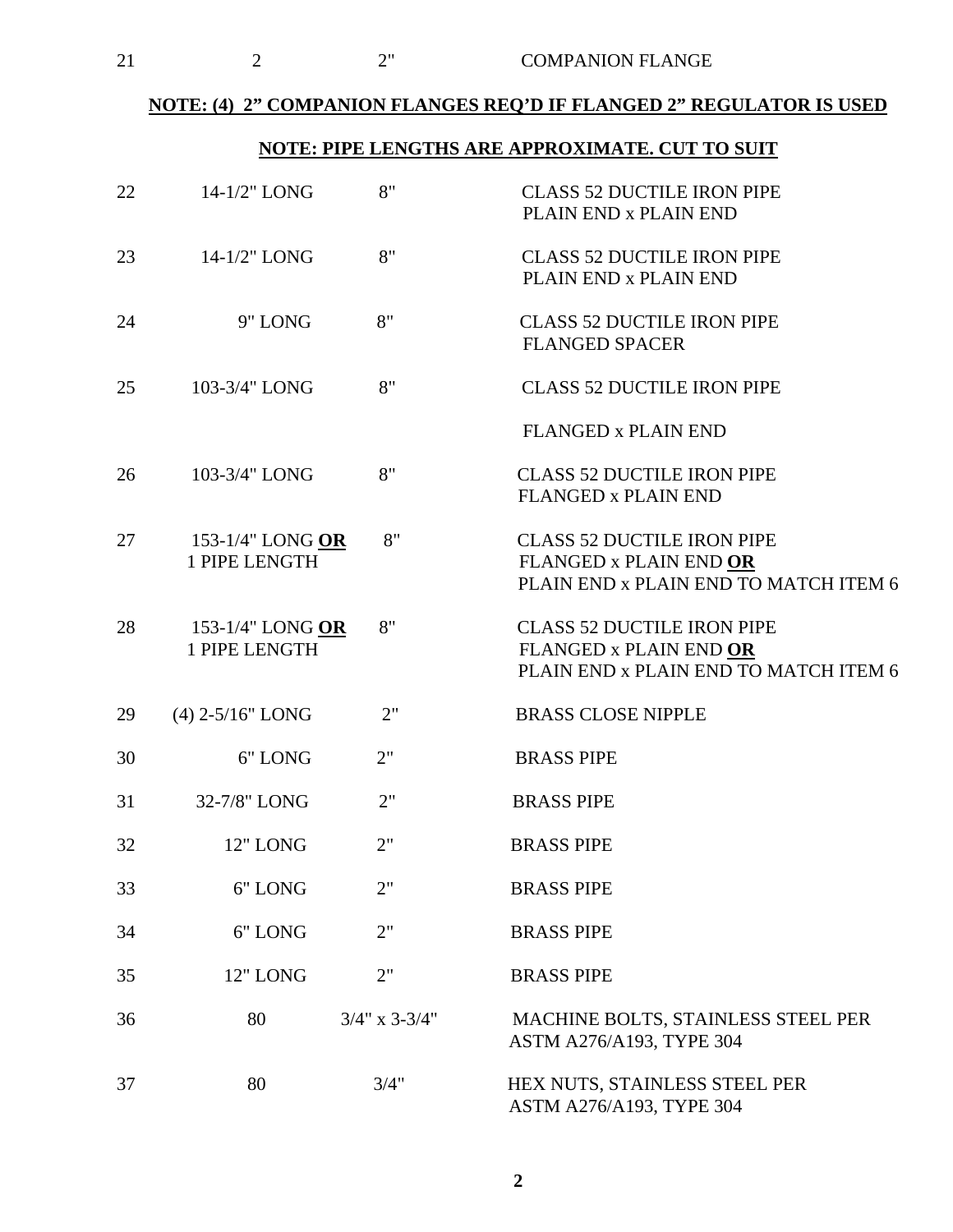| <b>ITEM</b> | REO'D          | <b>SIZE</b>      | <b>DESCRIPTION</b>                                                                            |
|-------------|----------------|------------------|-----------------------------------------------------------------------------------------------|
| 38          | 10             | 8"               | <b>RING GASKETS</b>                                                                           |
| 39          | 16             | $5/8$ " x 3-1/4" | MACHINE BOLTS, STAINLESS STEEL PER<br>ASTM A276/A193, TYPE 304                                |
| 40          | $\overline{2}$ | 4"               | <b>RING GASKETS</b>                                                                           |
| 41          | 8              | $5/8$ " x 2-3/4" | MACHINE BOLTS, STAINLESS STEEL PER<br>ASTM A276/A193, TYPE 304                                |
| 42          | 2              | 2"               | <b>RING GASKETS</b><br><b>NOTE: (4) 2" RING GASKETS REQ'D IF FLANGED 2" REGULATOR IS USED</b> |
| 43          | 24             | 5/8"             | HEX NUTS, STAINLESS STEEL PER<br>ASTM A276/A193, TYPE 304                                     |
| 44          | 12             | 8"               | RETAINED MECHANICAL JOINTS<br><b>WITH ACCESSORIES</b>                                         |
|             | 14             | 8"               | RETAINED MECHANICAL JOINTS WITH<br><b>ACCESSORIES IF OPTIONAL</b><br><b>SOLID SLEEVE USED</b> |
| 45          | $\overline{2}$ | #2               | VALVEBOXES SET TO GRADE FOR ITEM #7<br>(NOT SHOWN ON DRAWING FOR CLARITY)                     |
| 46          | 1              | 8"               | ** OPTIONAL ** RETAINED MECHAICAL JOINT<br>SOLID SLEEVE (SHORT PATTERN)                       |

#### **Regulator Specifications**

The regulator valve shall be a pressure reducing/pressure sustaining surge control valve of the globe type manufactured by Cla-Val Company (Series 94, CWD Reg.) or OVC Control Valves (Model No: 127-25). The strainers shall be of the type manufactured by Ross Valve (Model No: 10B/10C).

The pressure reducing valve body and strainer body shall be either cast iron or ductile iron having a working pressure of minimum 250 psi.

All components of the pressure reducing valve assembly shall also have a minimum 250 psi working pressure rating.

The flanges of the pressure reducing valve, strainer, valves and connecting pieces shall have a working pressure of 250 psi with dimensions and drilling of all end flanges conforming to the American 125 lb. Cast Iron Flange Standard. Flanges shall be plain face with a smooth finish.

(SEE DRAWING No. 8REG)

6-11-1998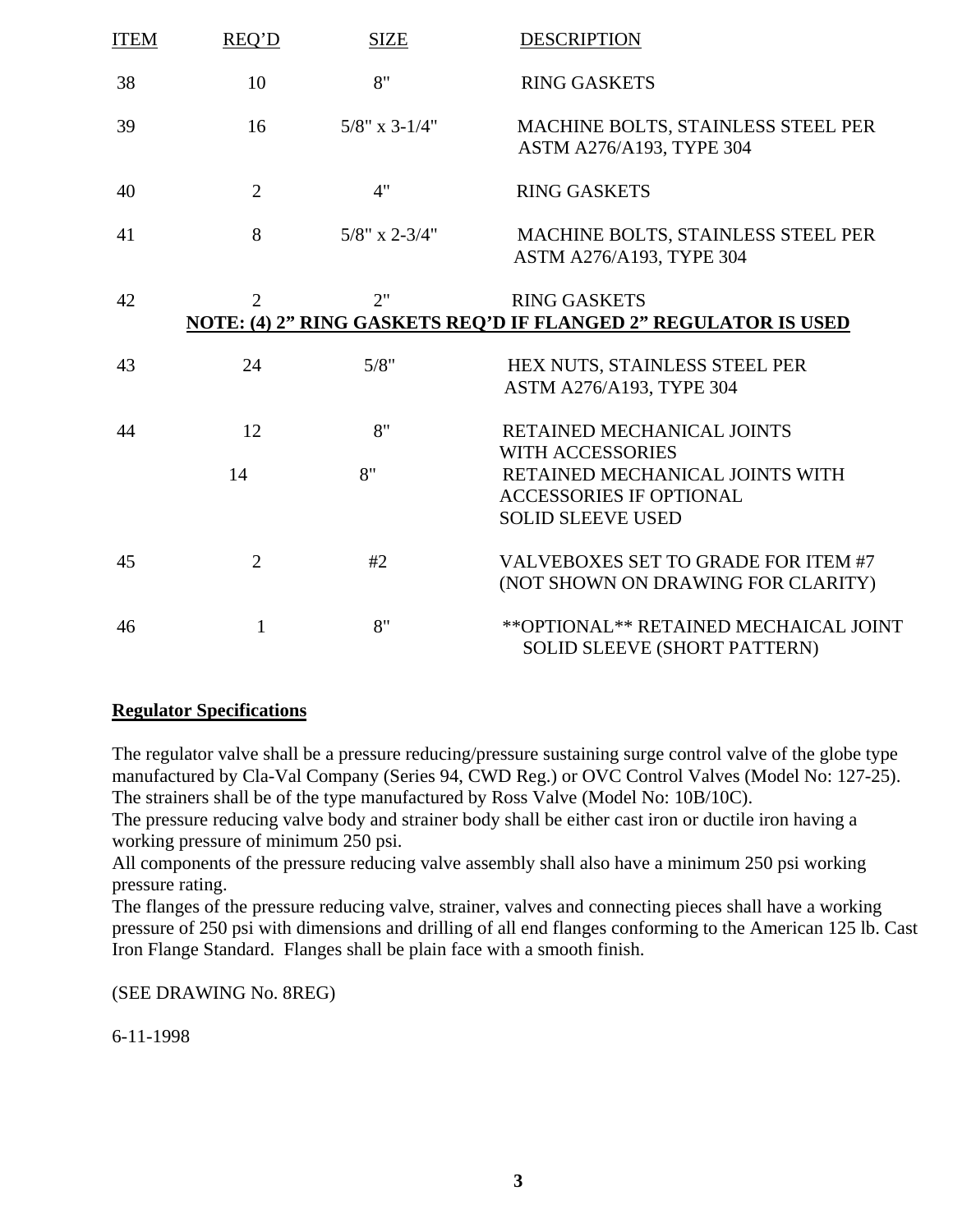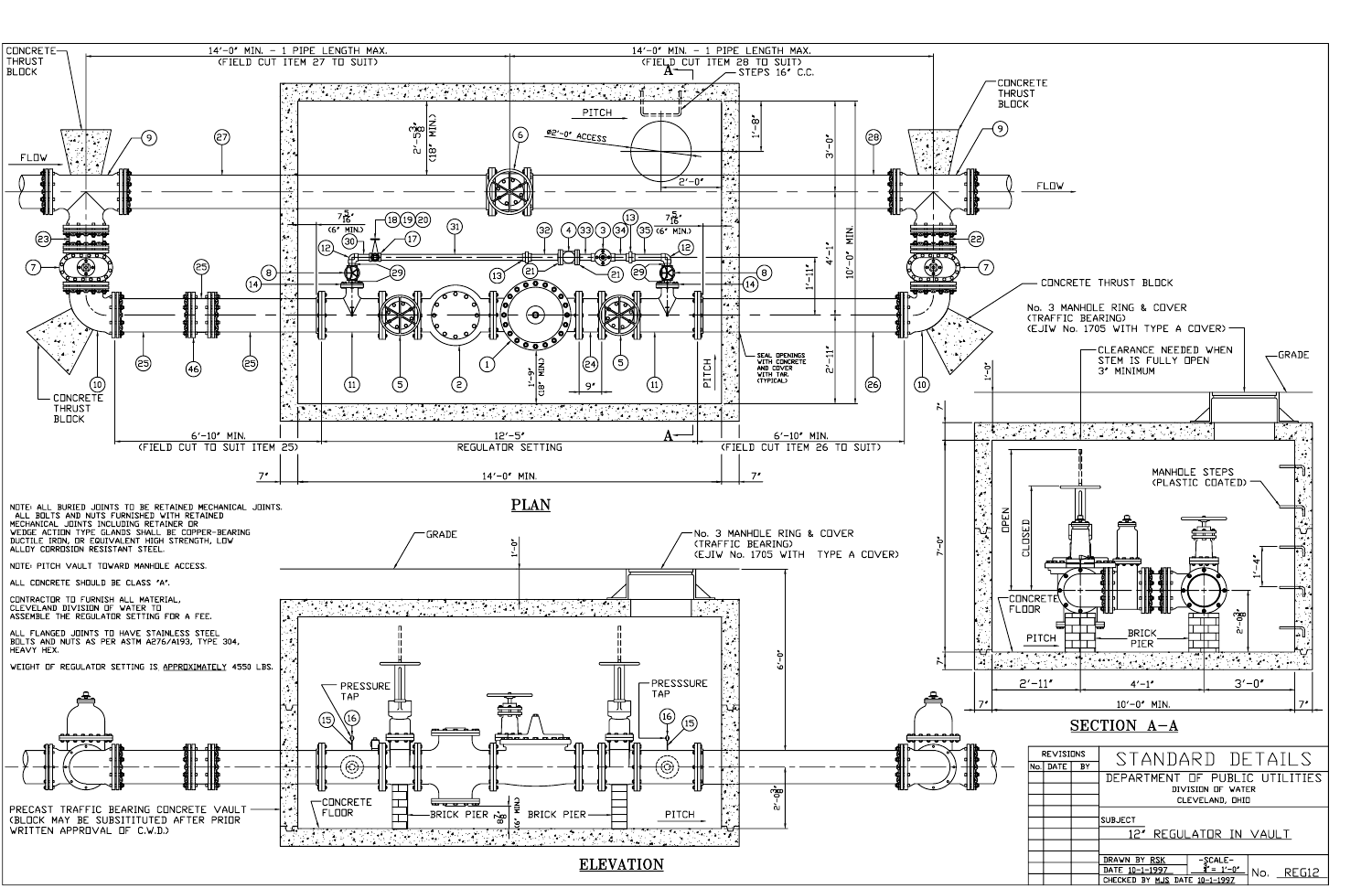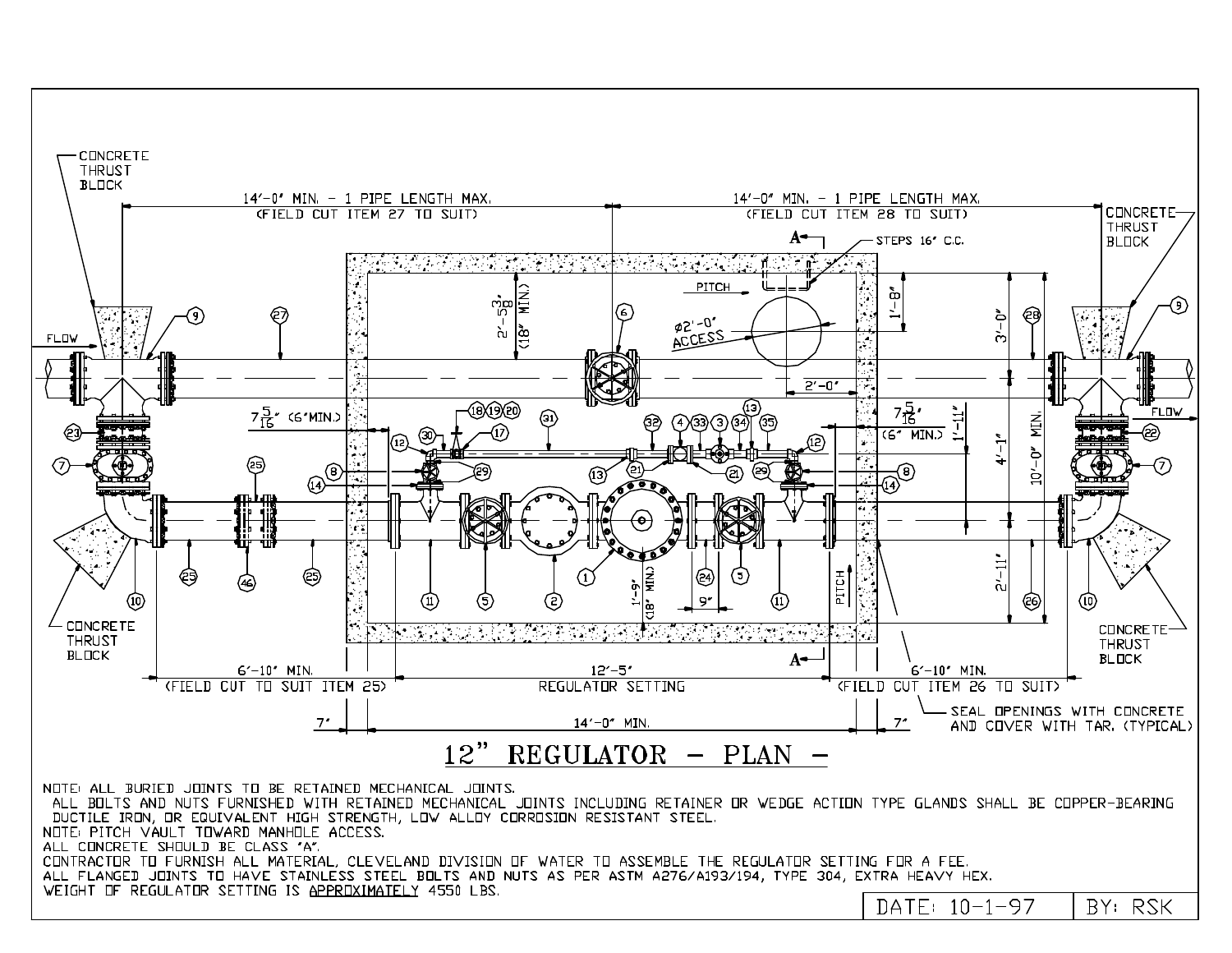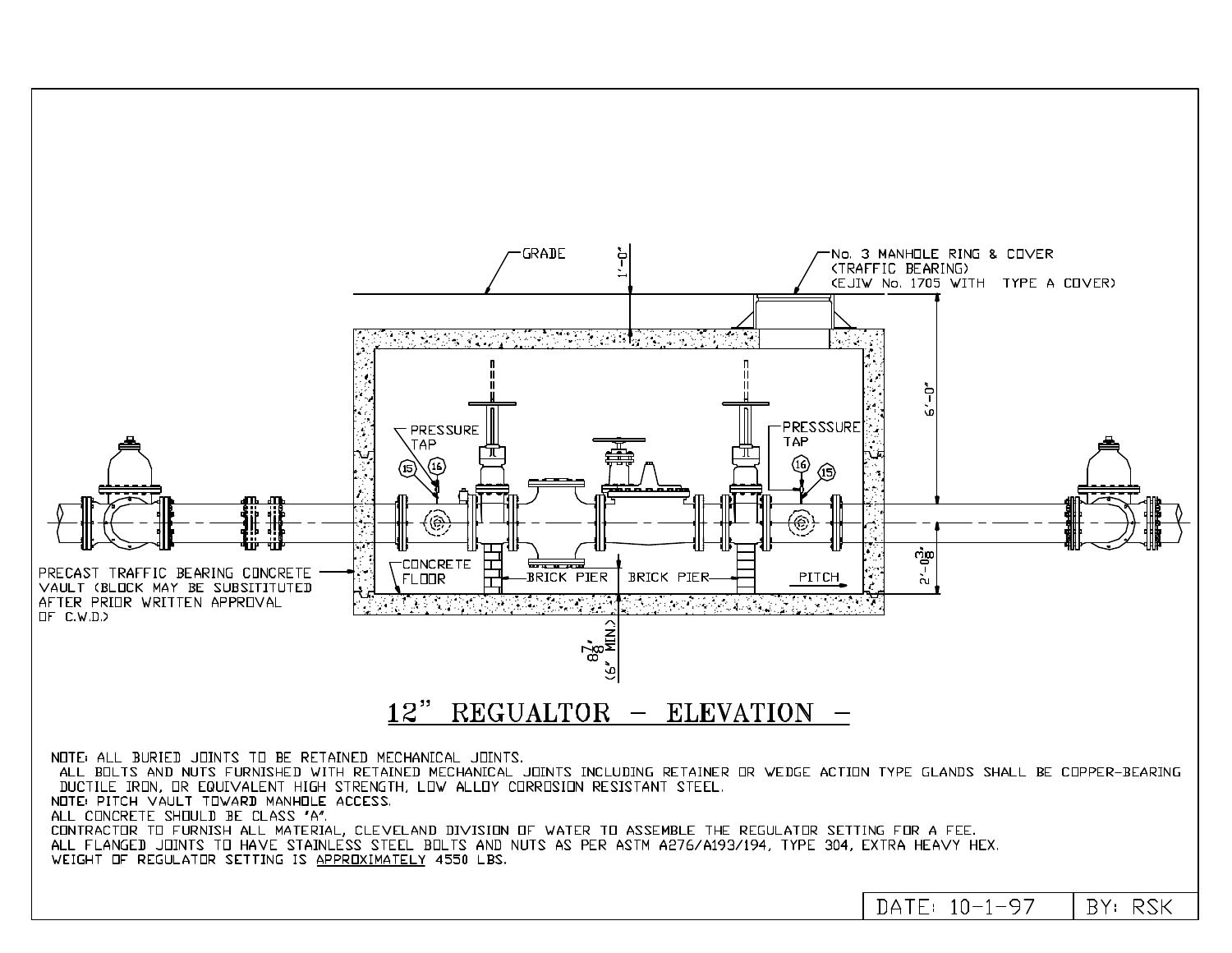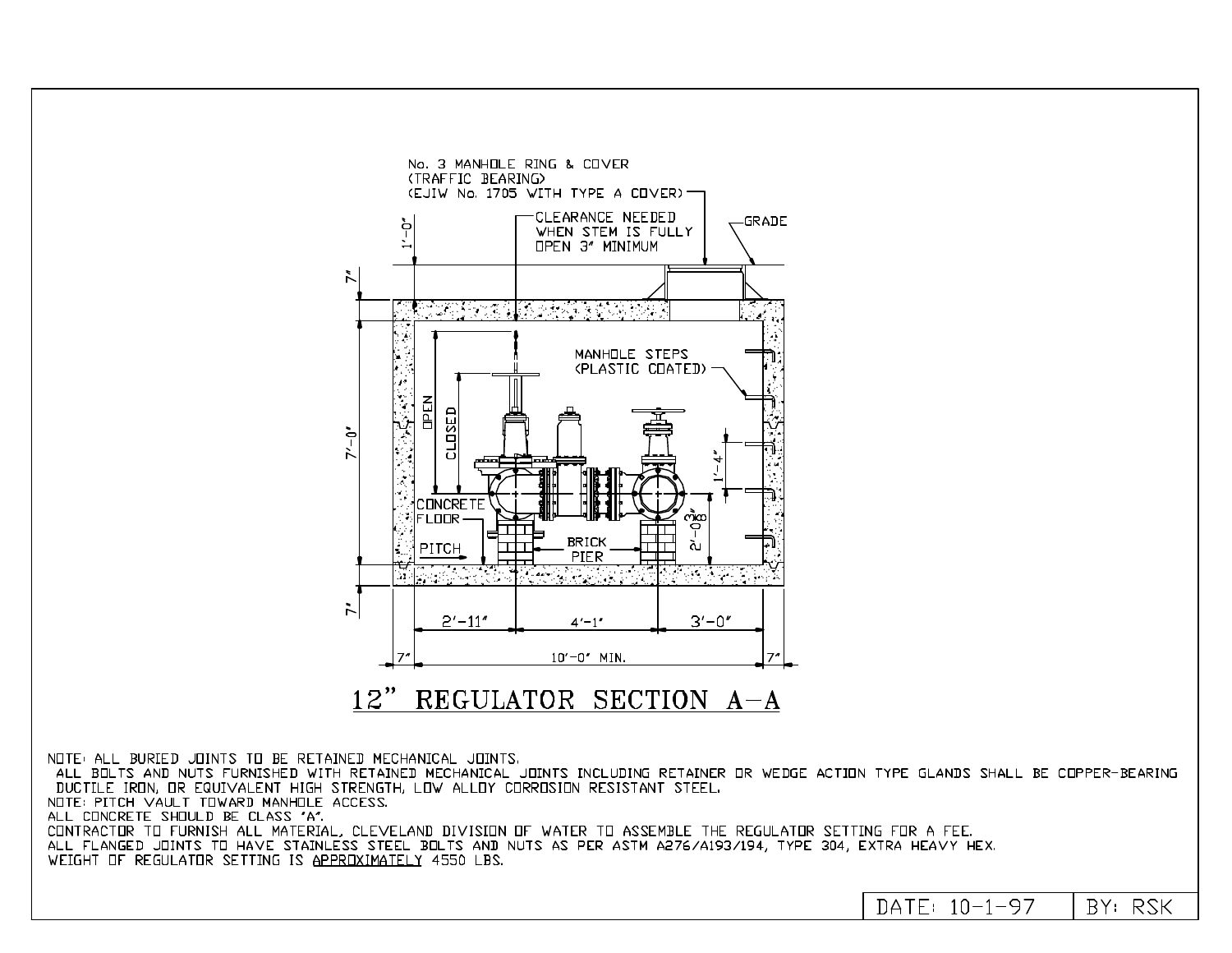# **MATERIALS REQUIRED FOR INSTALLATION OF 12" REGULATOR**

| <b>ITEM</b>    | REQ'D          | <b>SIZE</b>        | <b>DESCRIPTION</b>                                                                  |
|----------------|----------------|--------------------|-------------------------------------------------------------------------------------|
| $\mathbf{1}$   | $\mathbf{1}$   | 12"                | <b>CLAYTON REGULATOR OR</b><br>OCV REGULATOR OR EQUAL, FLANGED                      |
| $\overline{2}$ | $\mathbf{1}$   | 12"                | ROSS STRAINER, FLANGED                                                              |
| 3              | $\mathbf{1}$   | 2"                 | <b>CLAYTON REGULATOR OR</b><br>OCV REGULATOR OR EQUAL,<br><b>SCREWED OR FLANGED</b> |
| $\overline{4}$ | $\mathbf{1}$   | 2"                 | ROSS STRAINER, FLANGED                                                              |
| 5              | $\overline{2}$ | 12"                | O.S. & Y. GATE VALVE, FLANGED                                                       |
| 6              | $\mathbf{1}$   | 12"                | GATE VALVE, FLANGED OR<br>RETAINED MECHANICAL JOINT<br>WITH HAND WHEEL              |
| 7              | $\overline{2}$ | 2"                 | <b>GATE VALVE,</b><br>RETAINED MECHANICAL JOINT                                     |
| 8              | $\overline{2}$ | 2"                 | O.S. & Y. BRASS GATE VALVE, SCREWED                                                 |
| 9              | $\overline{2}$ | 12" x 12" x 12"    | TEE, RETAINED MECHANICAL JOINT                                                      |
| 10             | $\overline{2}$ | 12"                | 90 DEGREE COMPACT ELBOW, RETAINED<br>MECHANICAL JOINT x PLAIN END                   |
| 11             | $\overline{2}$ | 12" x 12" x 4"     | TEE, FLANGED                                                                        |
| 12             | $\overline{2}$ | 2"                 | 90 DEGREE BRASS ELBOW, SCREWED                                                      |
| 13             | $\overline{2}$ | 2"                 | UNIONS BRASS, SCREWED                                                               |
| 14             | $\overline{2}$ | 2" x 9"            | REDUCING FLANGE, SCREWED                                                            |
| 15             | $\overline{2}$ | $1/4$ " x 4"       | <b>BRASS NIPPLE, SCREWED</b>                                                        |
| 16             | $\overline{2}$ | 1/4"               | <b>BALL VALVE BRASS, SCREWED</b>                                                    |
| 17             | $\mathbf{1}$   | $2"$ x $2"$ x $2"$ | <b>BRASS TEE, SCREWED</b>                                                           |
| 18             | 1              | $2"$ x 6"          | <b>BRASS NIPPLE, SCREWED</b>                                                        |
| 19             | $\mathbf{1}$   | 2"                 | BRASS GATE VALVE, SCREWED                                                           |
| 20             | $\mathbf{1}$   | 2"                 | <b>BRASS PLUG, SCREWED</b>                                                          |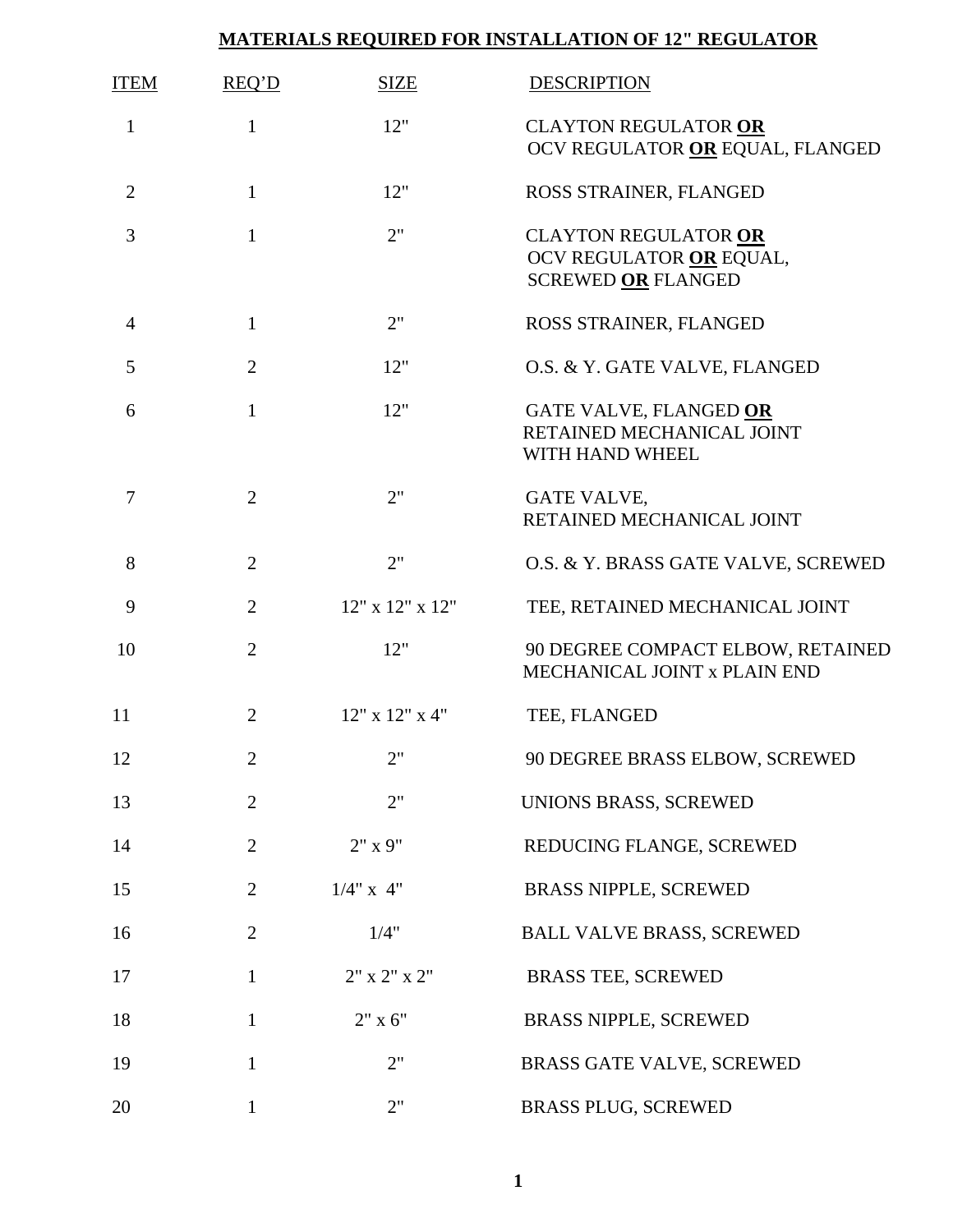| <b>ITEM</b> | REQ'D                         | <b>SIZE</b>      | <b>DESCRIPTION</b>                                                                                   |
|-------------|-------------------------------|------------------|------------------------------------------------------------------------------------------------------|
| 21          | $\overline{2}$                | 2"               | <b>COMPANION FLANGE</b><br>NOTE: (4) 2" COMPANION FLANGES REO'D IF FLANGED 2" REGULATOR IS USED      |
|             |                               |                  | NOTE: PIPE LENGTHS ARE APPROXIMATE. CUT TO SUIT                                                      |
| 22          | 13-1/2" LONG                  | 12"              | <b>CLASS 52 DUCTILE IRON PIPE</b><br>PLAIN END x PLAIN END                                           |
| 23          | 13-1/2" LONG                  | 12"              | <b>CLASS 52 DUCTILE IRON PIPE</b><br>PLAIN END x PLAIN END                                           |
| 24          | 9" LONG                       | 12"              | <b>CLASS 52 DUCTILE IRON PIPE</b><br><b>FLANGED SPACER</b>                                           |
| 25          | 84-1/2" LONG                  | 12"              | <b>CLASS 52 DUCTILE IRON PIPE</b>                                                                    |
|             |                               |                  | <b>FLANGED x PLAIN END</b>                                                                           |
| 26          | 84-1/2" LONG                  | 12"              | <b>CLASS 52 DUCTILE IRON PIPE</b><br><b>FLANGED x PLAIN END</b>                                      |
| 27          | 149" LONG OR<br>1 PIPE LENGTH | 12"              | <b>CLASS 52 DUCTILE IRON PIPE</b><br>FLANGED x PLAIN END OR<br>PLAIN END x PLAIN END TO MATCH ITEM 6 |
| 28          | 149" LONG OR<br>1 PIPE LENGTH | 12"              | <b>CLASS 52 DUCTILE IRON PIPE</b><br>FLANGED x PLAIN END OR<br>PLAIN END x PLAIN END TO MATCH ITEM 6 |
| 29          | $(4)$ 2-5/16" LONG            | 2"               | <b>BRASS CLOSE NIPPLE</b>                                                                            |
| 30          | 6" LONG                       | 2"               | <b>BRASS PIPE</b>                                                                                    |
| 31          | 54-3/4" LONG                  | 2"               | <b>BRASS PIPE</b>                                                                                    |
| 32          | 12" LONG                      | 2"               | <b>BRASS PIPE</b>                                                                                    |
| 33          | 6" LONG                       | 2"               | <b>BRASS PIPE</b>                                                                                    |
| 34          | 6" LONG                       | 2"               | <b>BRASS PIPE</b>                                                                                    |
| 35          | 12" LONG                      | 2"               | <b>BRASS PIPE</b>                                                                                    |
| 36          | 120                           | $7/8$ " x 3-3/4" | MACHINE BOLTS, STAINLESS STEEL PER<br>ASTM A276/A193, TYPE 304                                       |
| 37          | 120                           | 7/8"             | HEX NUTS, STAINLESS STEEL PER<br>ASTM A276/A193, TYPE 304                                            |